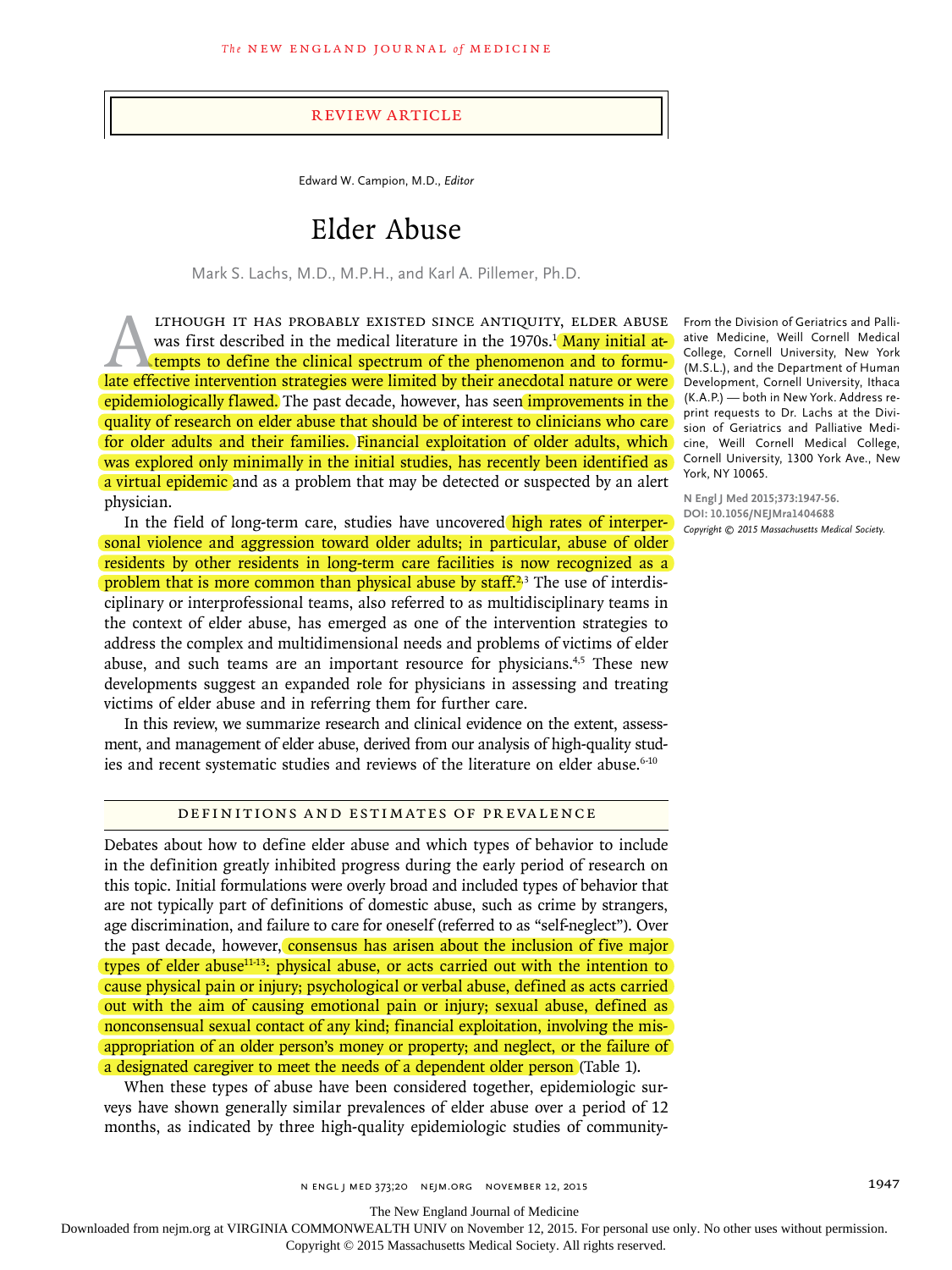| Table 1. Forms of Elder Abuse and Clinical Procedures for Assessment by the Physician.* |                                                                                                                                                                                                                                                                                               |                                                                                                                                                                                                                                                                                                                                                                                                                                                                                                                                                                                                                                                                                                                                                                                                                                                                                                                                                                                                                                                                                                                                                                                                                                                                                                                                                                                                                                                                                                                                                                                                                                                                                                                                                                                                                                                                                                        |  |  |
|-----------------------------------------------------------------------------------------|-----------------------------------------------------------------------------------------------------------------------------------------------------------------------------------------------------------------------------------------------------------------------------------------------|--------------------------------------------------------------------------------------------------------------------------------------------------------------------------------------------------------------------------------------------------------------------------------------------------------------------------------------------------------------------------------------------------------------------------------------------------------------------------------------------------------------------------------------------------------------------------------------------------------------------------------------------------------------------------------------------------------------------------------------------------------------------------------------------------------------------------------------------------------------------------------------------------------------------------------------------------------------------------------------------------------------------------------------------------------------------------------------------------------------------------------------------------------------------------------------------------------------------------------------------------------------------------------------------------------------------------------------------------------------------------------------------------------------------------------------------------------------------------------------------------------------------------------------------------------------------------------------------------------------------------------------------------------------------------------------------------------------------------------------------------------------------------------------------------------------------------------------------------------------------------------------------------------|--|--|
| <b>Type of Abuse</b>                                                                    | <b>Manifestations</b>                                                                                                                                                                                                                                                                         | <b>Assessment and Notable Findings</b>                                                                                                                                                                                                                                                                                                                                                                                                                                                                                                                                                                                                                                                                                                                                                                                                                                                                                                                                                                                                                                                                                                                                                                                                                                                                                                                                                                                                                                                                                                                                                                                                                                                                                                                                                                                                                                                                 |  |  |
| Physical abuse                                                                          | Abrasions<br>Lacerations<br><b>Bruises</b><br><b>Fractures</b><br>Use of restraints<br><b>Burns</b><br>Pain<br>Depression<br>Delirium with or without worsening<br>of dementia or dementia-related<br>behavioral problems                                                                     | Ask directly how injuries were sustained; note findings that are discordant<br>with the mechanism of injury reported.<br>Color of bruises does not reliably indicate their age; bruising can occur spon-<br>taneously in older adults in the absence of documented or recollected<br>trauma. <sup>14</sup> Older adults may bruise spontaneously or without apparent<br>awareness of injury.<br>Injuries to the head, neck, and upper arms occur in victims of physical elder<br>abuse, but they must be distinguished from accidental injuries caused by<br>falls and other trauma.<br>Jaw and zygomatic fractures are more likely to be sustained in a punch to the<br>face than in a fall (falls typically result in fractures to orbital and nasal<br>bones).<br>Long-bone fractures can occur spontaneously in the absence of physical<br>abuse in patients who are confined to bed.<br>Ankles and wrists should be examined for abrasions suggestive of the use of<br>restraints.<br>Multiple injuries in various stages of healing should raise the suspicion of<br>abuse (e.g., lacerations healing by secondary intention [i.e., without su-<br>tures] and old, unset fractures detected on radiographs).<br>The mouth should be examined for dental fractures and avulsion of teeth.<br>A formal assessment for pain should be conducted (this may be difficult in<br>patients with cognitive impairment).<br>Screen formally for depression, ideally with the use of an instrument such as<br>the Geriatric Depression Scale.<br>The patient should be assessed for delirium (or worsening of dementia or de-<br>mentia-related behavioral problems), which can result from pain or other<br>medical problems.<br>The interview should be conducted alone with the patient; it may reveal dis-<br>cordant histories or findings inconsistent with the history provided by the<br>caregiver. |  |  |
| Verbal or psycho-<br>logical abuse                                                      | Direct observation of verbal abuse<br>Subtle signs of intimidation, such as<br>deferring questions to a caregiver<br>or potential abuser<br>Evidence of isolation of victim from<br>both previously trusted friends and<br>family members<br>Depression, anxiety, or both in the pa-<br>tient | Ask specifically about verbal or psychological abuse with questions such as<br>"Does your son or daughter ever yell or curse at you?" "Have you been<br>threatened with being sent to a nursing home?" "Are you ever prevented<br>from seeing friends and family members whom you wish to see?"<br>Assess the size and quality of the patient's social network (beyond the sus-<br>pected abuser) with questions such as "How many people do you see<br>each day?" "How many do you speak to on the telephone?" "Is there any-<br>one to assist you in the event of accident or emergency?" "Who would<br>that be?"<br>Conduct standardized assessments of depression, anxiety, and cognition,<br>directly or through referral.<br>Other types of abuse are often concurrent with verbal abuse.<br>Office staff (clinical and front desk) should be encouraged to report verbally<br>abusive behavior to the physician if they observe it.                                                                                                                                                                                                                                                                                                                                                                                                                                                                                                                                                                                                                                                                                                                                                                                                                                                                                                                                                             |  |  |
| Sexual abuse                                                                            | Bruising, abrasions, lacerations in the<br>anogenital area or abdomen<br>Newly acquired sexually transmitted dis-<br>eases, especially in nursing home<br>residents (and especially in cluster<br>outbreaks)<br>Urinary tract infection                                                       | Inquire directly about sexual assault or coercion in any sexual activity.<br>Conduct a pelvic examination with collection of appropriate specimens or re-<br>fer to emergency department for comprehensive assessment for sexual<br>assault and collection of specimens. Ideally, forensic evidence should be<br>collected by experienced professionals, such as nurses who have under-<br>gone Sexual Assault Nurse Examiners (SANE) training.<br>A common form of geriatric sexual assault involves a hypersexual resident<br>with dementia in a long-term care facility assaulting other residents who<br>may or may not also have cognitive impairment. <sup>15</sup> This situation raises<br>fundamental issues about the capacity of older persons with dementia to<br>consent to sexual activity.<br>For outpatients with dementia, direct queries to caregivers about hypersexual<br>behavior as part of a larger history regarding dementia-related behaviors.<br>Signs of sexual abuse are similar to manifestations of sexual violence in<br>younger adults.                                                                                                                                                                                                                                                                                                                                                                                                                                                                                                                                                                                                                                                                                                                                                                                                                               |  |  |

1948 **n ENGL J MED 373;20 NEJM.ORG NOVEMBER 12, 2015** 

The New England Journal of Medicine

Downloaded from nejm.org at VIRGINIA COMMONWEALTH UNIV on November 12, 2015. For personal use only. No other uses without permission.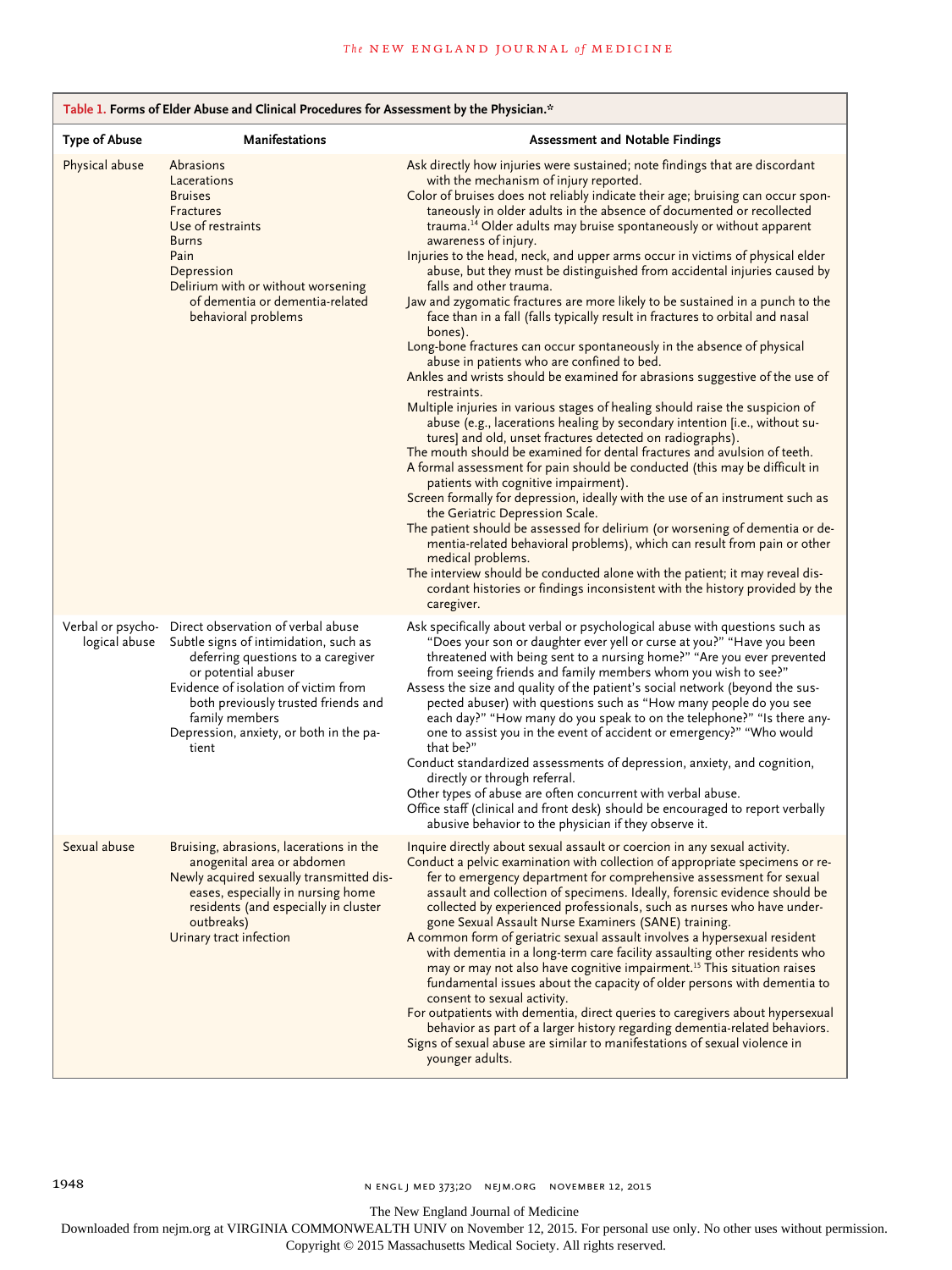| Table 1. (Continued.)                             |                                                                                                                                                                                                                                                                                                                                                                                                                                                                                                                                                                                                                                                                                                  |                                                                                                                                                                                                                                                                                                                                                                                                                                                                                                                                                                                                                                                                                                                                                                                                                                                                                                                                                                                                                                                                                                                                                                                                                                                                                                                                                                                                                                                                                                                                                                                                                                                                                                                                                                                                                                                                             |  |  |
|---------------------------------------------------|--------------------------------------------------------------------------------------------------------------------------------------------------------------------------------------------------------------------------------------------------------------------------------------------------------------------------------------------------------------------------------------------------------------------------------------------------------------------------------------------------------------------------------------------------------------------------------------------------------------------------------------------------------------------------------------------------|-----------------------------------------------------------------------------------------------------------------------------------------------------------------------------------------------------------------------------------------------------------------------------------------------------------------------------------------------------------------------------------------------------------------------------------------------------------------------------------------------------------------------------------------------------------------------------------------------------------------------------------------------------------------------------------------------------------------------------------------------------------------------------------------------------------------------------------------------------------------------------------------------------------------------------------------------------------------------------------------------------------------------------------------------------------------------------------------------------------------------------------------------------------------------------------------------------------------------------------------------------------------------------------------------------------------------------------------------------------------------------------------------------------------------------------------------------------------------------------------------------------------------------------------------------------------------------------------------------------------------------------------------------------------------------------------------------------------------------------------------------------------------------------------------------------------------------------------------------------------------------|--|--|
| <b>Type of Abuse</b>                              | <b>Manifestations</b>                                                                                                                                                                                                                                                                                                                                                                                                                                                                                                                                                                                                                                                                            | <b>Assessment and Notable Findings</b>                                                                                                                                                                                                                                                                                                                                                                                                                                                                                                                                                                                                                                                                                                                                                                                                                                                                                                                                                                                                                                                                                                                                                                                                                                                                                                                                                                                                                                                                                                                                                                                                                                                                                                                                                                                                                                      |  |  |
| Financial abuse                                   | Inability to pay for medicine, medical<br>care, food, rent, or other necessities<br>Failure to renew prescriptions or keep<br>medical appointments<br>Unexplained worsening of chronic medi-<br>cal problems that were previously<br>controlled<br>Nonadherence to medication regimen<br>or other treatment<br>Malnutrition, weight loss, or both, with-<br>out an obvious medical cause<br>Depression, anxiety<br>Evidence of poor financial decision mak-<br>ing provided by the patient, patient<br>history, or others persons<br>Firing of home care or other service pro-<br>viders by abuser<br>Unpaid utility bills leading to loss of ser-<br>vice<br>Initiation of eviction proceedings | Ask about financial exploitation with questions such as "Has money or prop-<br>erty been taken from you without your consent?" "Have your credit cards<br>or automated-teller-machine card been used without your consent?"<br>"Have people called your home to try and get you to send or wire money<br>to them?" "At the end of the month, do you have enough money left over<br>for food, rent, utilities, or other necessities?" Direct similar questions to<br>caregivers who are not suspected of being the financial abuser.<br>Conduct a formal assessment of cognition and mood.<br>Be aware that victims may be unwilling to disclose exploitation out of embar-<br>rassment.<br>Abrupt changes in the financial circumstances of the caregiver in either direc-<br>tion (e.g., sudden unemployment or extravagant purchases) may also<br>herald an increased risk of financial exploitation or exploitation already<br>under way.<br>Abuse of the power of attorney is the situation in which an older person is in-<br>accurately designated as lacking financial capacity or being unable to per-<br>form necessary financial tasks, or in which a lack of capacity is accurately<br>designated but the person with the power of attorney is abusing the role<br>(e.g., using the money improperly). If misrepresentation of the lack of ca-<br>pacity is suspected, the patient should be interviewed to determine<br>whether he or she should be encouraged to resume personal control of fi-<br>nancial matters. If there is concern that the person with power of attorney<br>or health care proxy may not be acting in the best interest of the patient,<br>the physician or other members of the interprofessional team should re-<br>quest the necessary documents to ensure that the assumption of fiduciary<br>responsibilities is indeed authorized. |  |  |
| Neglect                                           | Decubitus ulcers<br>Malnutrition<br>Dehydration<br>Poor hygiene<br>Nonadherence to medication regimen<br>Delirium with or without worsening of<br>dementia or dementia-related be-<br>havioral problems                                                                                                                                                                                                                                                                                                                                                                                                                                                                                          | Examine the skin for bedsores and infestations.<br>Assess hygiene and cleanliness.<br>Assess appropriateness of dress.<br>Measure drug levels in serum to assess adherence and accuracy of adminis-<br>tration of medicines.<br>Measure body-mass index and albumin.<br>Conduct clinical examination to assess nutrition.<br>Measure blood urea nitrogen and creatinine to assess hydration.<br>Conduct a directed physical examination to assess the status of chronic ill-<br>nesses under treatment.<br>Interview primary caregiver about his or her understanding of the nature of<br>the patient's care needs and how well care is being rendered.<br>Neglect may be intentional or may be unintentional, stemming from an in-<br>ability to provide care owing to the caregiver's frailty, cognitive impair-<br>ment, mental illness, or limited health literacy.                                                                                                                                                                                                                                                                                                                                                                                                                                                                                                                                                                                                                                                                                                                                                                                                                                                                                                                                                                                                     |  |  |
| $*$ The table is adapted from Dyer et al. $^{13}$ |                                                                                                                                                                                                                                                                                                                                                                                                                                                                                                                                                                                                                                                                                                  |                                                                                                                                                                                                                                                                                                                                                                                                                                                                                                                                                                                                                                                                                                                                                                                                                                                                                                                                                                                                                                                                                                                                                                                                                                                                                                                                                                                                                                                                                                                                                                                                                                                                                                                                                                                                                                                                             |  |  |

dwelling older people (60 years of age or older). In a survey of more than 4000 older people in New York State, the rate of elder abuse was found to be  $7.6\%$ <sup>16,17</sup>; in a national survey by Laumann et al., the rate was  $9\%$ ,<sup>12</sup> and in a national telephone survey by Acierno et  $al.^{18}$  the rate was 10%. It is likely that these figures are underestimates; the reliance on self-reported information from persons who are able to participate in a survey excludes patients with dementia, and studies have shown that dementia places  $\,$  Most studies indicate that  $older$  women are more  $\,$ older persons at greater risk for mistreatment.<sup>19</sup> (likely than older men to be victims of abuse.<sup>12</sup>

When the available evidence is taken into consideration, an estimated overall prevalence of elder abuse of approximately 10% appears reasonable. Thus, a busy physician caring for older adults will encounter a victim of such abuse on a frequent basis, regardless of whether the physician recognizes the abuse.

#### Risk Factors

The New England Journal of Medicine

Downloaded from nejm.org at VIRGINIA COMMONWEALTH UNIV on November 12, 2015. For personal use only. No other uses without permission.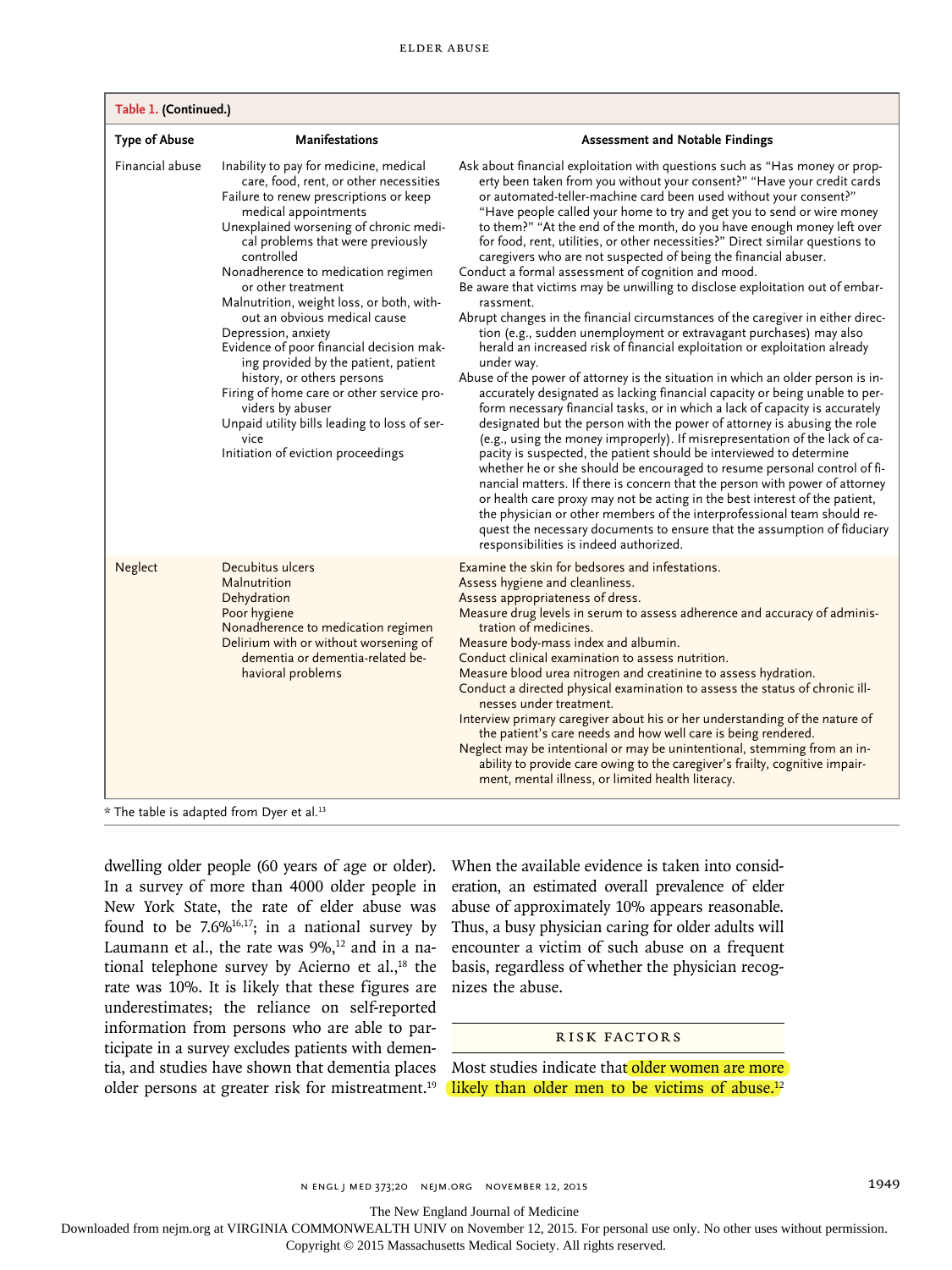Among older adults, a younger age has been consistently associated with a greater risk of abuse, including emotional, physical, and financial abuse and neglect.12 One possible reason for this finding is that the "young old" more often live with a spouse or with adult children, the two groups that are the most likely abusers. A shared living environment is a major risk factor for elder abuse. In particular, living with a larger number of household members other than a spouse is associated with an increased risk of abuse, especially financial<sup>17</sup> and physical<sup>20</sup> abuse. Having a lower income has been associated with a greater likelihood of financial abuse, emotional and physical abuse,<sup>15,21</sup> and neglect.<sup>18</sup> Finally, studies consistently suggest that isolation and a lack of social support are important risk factors for elder abuse.<sup>22</sup>

With the exception of dementia, which is a documented risk factor for financial exploitation, specific diseases have not been identified as conferring a greater risk of abuse. In general, however, functional impairment and poor physical health have consistently been shown to be associated with a greater risk of abuse among older persons, irrespective of the cause of such limitations.12,21,23,24 Less is known about clinical risk factors for becoming a perpetrator of abuse. On the basis of the limited evidence available, perpetrators are most likely to be adult children or spouses, and they are more likely to be male, to have a history of past or current substance abuse, to have mental or physical health problems, to have a history of trouble with the police, to be socially isolated, to be unemployed or have financial problems, and to be experiencing major stress.12,22,25-28

#### Sequelae

Elder abuse has a range of negative sequelae that extend well beyond the obvious traumatic injury and pain to which the victims may be subjected.<sup>29</sup> Studies have shown that victims of elder abuse are at increased risk for death, after adjustment for any chronic illness they may have.<sup>30,31</sup> Elder abuse greatly increases the likelihood of placement in a nursing home<sup>32</sup> and of hospitalization.<sup>33</sup> The psychological effects of abuse, including increased rates of depression, anxiety, and other negative outcomes, have been well documented.34-36

#### Clinical Evaluation

# **Identification and Screening**

Physicians may find the evaluation and treatment of elder abuse unfamiliar and even uncomfortable, since it presents several challenges. First, victims may conceal their circumstances or be unable to articulate them owing to cognitive impairment. Second, the high burden of chronic illness in older people creates both false negative findings (e.g., fractures misattributed to osteoporosis) and false positive findings (e.g., spontaneous bruising misattributed to physical abuse) in the evaluation. For these and other reasons, screening for elder abuse and neglect has not been recommended by the U.S. Preventive Services Task Force.<sup>37</sup> Third, cultural and language barriers may hinder the disclosure of abuse. Fourth, in some cases, a definitive determination that abuse is taking place may take weeks or months, and physicians may be required to intervene before such a determination has been made — a strategy that is not typically used in the management of medical conditions. Because of these complicating factors, a positive finding of any of the manifestations listed in Table 1 (bolstered by the physician's clinical judgment that something may be amiss) should lead to a thorough evaluation by various professionals involved with the patient.

#### **Assessment Strategies**

People suspected to be the victims or the perpetrators of elder abuse should be interviewed separately and alone, both because a relative or caregiver may be the abuser and because victims may be hesitant to reveal mistreatment when others are present because of embarrassment or shame. In addition, separate interviews may uncover differences between the patient's explanations and those of the relative or caregiver with regard to physical findings (such as mechanism of injury) that increase the likelihood of abuse. Indirect questions can be used initially with the potential victim, since they may be less threatening (e.g., "Do you feel safe at home?" "Does someone handle your checkbook?"). Direct questioning, if necessary, should be similar to that in the investigation of other forms of domestic abuse and can include questions such as "Does anyone in your home hurt you?" and

The New England Journal of Medicine

Downloaded from nejm.org at VIRGINIA COMMONWEALTH UNIV on November 12, 2015. For personal use only. No other uses without permission.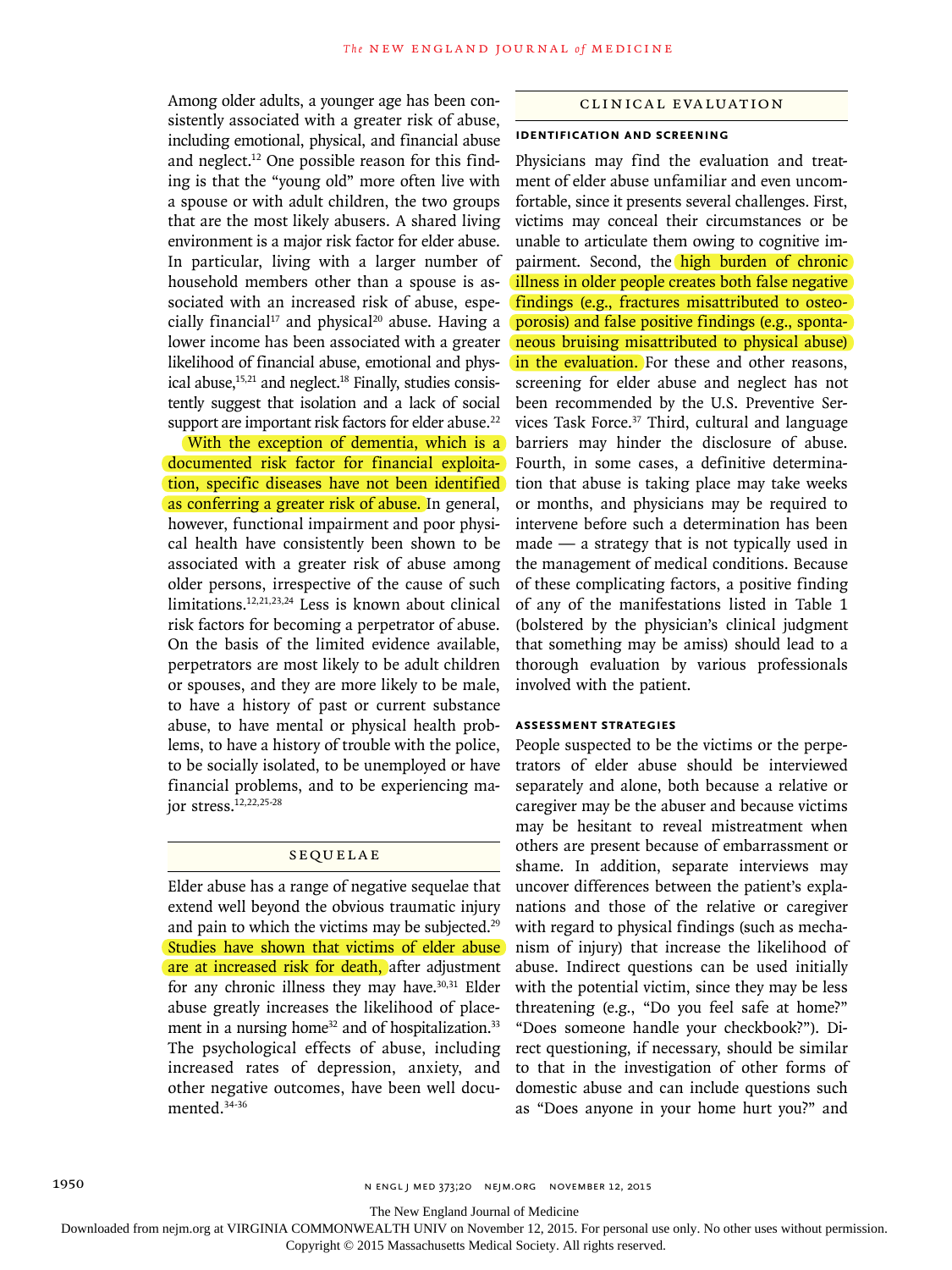"Has someone not helped you when you needed their help?" Because dementia increases the risk of elder abuse and because depression is very common among older adults, no evaluation is complete without a formal assessment of cognition and mood, conducted by either the primary care physician or a mental health professional, neurologist, or geriatrician.

The interview of a suspected abuser is best conducted by professionals with expertise in this area. Aggressive accusations or confrontation may lead to an escalation of abuse, the isolation of the potential victim, or both. It is best for the physician to adopt a sympathetic, nonjudgmental approach until all the relevant facts have been ascertained. A detailed review of the patient's medical records may reveal signs of elder abuse that were missed at the time but that in retrospect point to abuse.<sup>38</sup> Ideally, the assessment of a case of suspected abuse should involve a home visit. Because it may not be feasible for a physician to conduct a home visit in each case, interprofessional involvement is an indispensable part of both assessment of the victim and intervention. Referral to Adult Protective Services (APS) typically leads to a home visit, which in turn can provide the physician with additional details about the case.

Assessment strategies can vary according to the type of abuse suspected. Descriptions of typical manifestations of the five common types and the methods of assessment that are useful in evaluating possible cases are provided in Table 1. With respect to physical abuse, researchers have been unable to identify injuries that are clearly diagnostic of abuse in older persons, as has been possible for child abuse. Although forensic research has demonstrated some emerging patterns of physical abuse (e.g., older victims are more likely to have bruising on the face, lateral aspect of the right arm, and posterior torso, including back, chest, lumbar, and gluteal regions, than older adults who have bruising unrelated to abuse), $14$  these findings are useful primarily to alert the clinician to the possibility of abuse and should not be viewed as diagnostic for either medical or legal purposes without other corroborating clinical findings or historical information.

Verbal and psychological abuse may be markers for other forms of abuse and may be the only nity-based, and resource-intensive. Although

form that can be observed by clinicians and office staff. The clinical manifestations of verbal and psychological abuse — depression, anxiety, and other forms of psychological distress which may normally be amenable to pharmacologic and psychotherapeutic intervention, are not likely to remit unless the underlying abuse is detected and mitigated.

The neglect and financial exploitation of older persons share many similarities that make their detection and evaluation especially relevant to clinicians. Whereas signs and symptoms of physical abuse may be directly visible, the manifestations of financial exploitation and neglect can be subtle (e.g., failure to keep appointments or fill prescriptions, weight loss, and frequent visits to the emergency department for diseases that should be well controlled). Abrupt changes in either direction in the financial circumstances of the caregiver (e.g., sudden unemployment or extravagant purchases) may also herald an increased risk of financial exploitation or suggest that exploitation is already under way. In the case of neglect, a standardized assessment of functional status (i.e., dependence in activities of daily living<sup>39</sup>) should be augmented by asking whether a responsible caregiver or other person has failed to meet the patient's needs with respect to care. Recent studies suggest that financial exploitation is emerging as the most prevalent form of abuse; by the time cases are detected, the older adult's financial resources have often been drastically reduced — a fact that makes swift detection and intervention critical.<sup>17</sup>

## **INTERVENTIONS**

There have been no large, high-quality randomized, controlled studies of specific and discrete inventions in cases of elder abuse $9 - a$  situation that has been identified as leading to a critical knowledge gap in the field.<sup>40</sup> However, decades of clinical experience and documented best practices in the field provide guidance for practitioners in helping victims. Successful treatment rarely involves the swift and definitive extrication of the victim of abuse from his or her predicament with a single intervention. Instead, successful interventions in cases of elder abuse are typically interprofessional, ongoing, commu-

The New England Journal of Medicine

Downloaded from nejm.org at VIRGINIA COMMONWEALTH UNIV on November 12, 2015. For personal use only. No other uses without permission.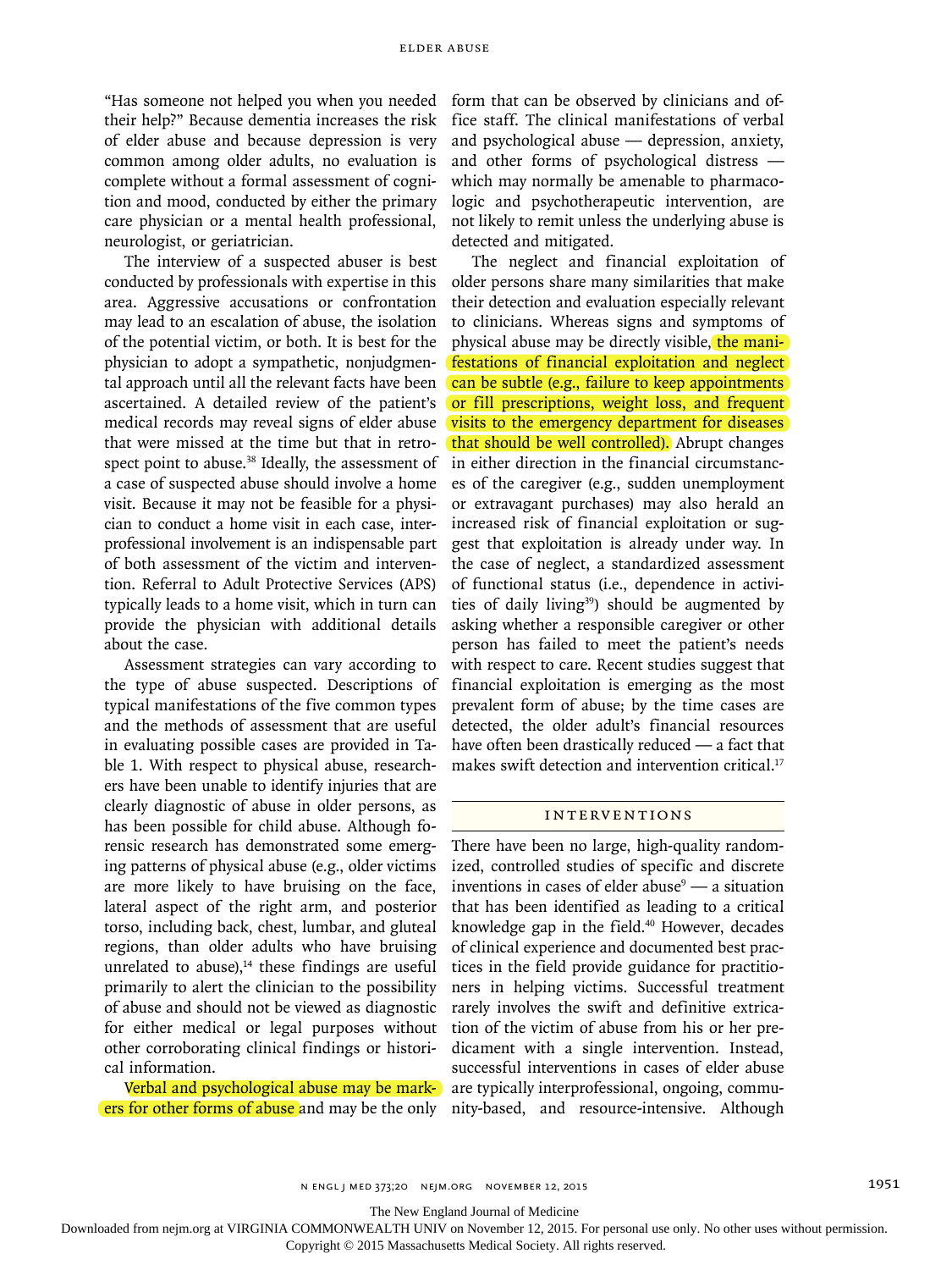| Table 2. Groups Involved in Interprofessional Assessment and Intervention in Cases of Suspected Elder Abuse. |                                                                                                                                                                                     |                                                                                                                                                                                                                                                                                                     |  |  |  |
|--------------------------------------------------------------------------------------------------------------|-------------------------------------------------------------------------------------------------------------------------------------------------------------------------------------|-----------------------------------------------------------------------------------------------------------------------------------------------------------------------------------------------------------------------------------------------------------------------------------------------------|--|--|--|
| Group                                                                                                        | Role                                                                                                                                                                                | <b>Comments</b>                                                                                                                                                                                                                                                                                     |  |  |  |
| <b>Adult Protective Services</b>                                                                             | Receives mandatory reports of suspect-<br>ed abuse in most states                                                                                                                   | May serve as guardians in some states                                                                                                                                                                                                                                                               |  |  |  |
| Home health care agencies and<br>personnel                                                                   | Important in both detection and mitiga-<br>tion of abuse                                                                                                                            | Staff members may be abusers in some situations                                                                                                                                                                                                                                                     |  |  |  |
| Community nongovernmental or<br>nonprofit services and programs<br>for older adults                          | Provide a variety of programs and servic-<br>es that can mitigate all forms of<br>abuse, including senior centers and<br>home visitation to promote social<br>integration           | Some community-service agencies have programs exclu-<br>sively devoted to preventing elder abuse or dealing<br>with its manifestations (e.g., daily money management<br>and caregiver support)                                                                                                      |  |  |  |
| Police                                                                                                       | Often the first responders in cases of<br>elder abuse                                                                                                                               | Awareness of the importance of training law-enforcement<br>personnel to be sensitive to the needs of older persons<br>is increasing                                                                                                                                                                 |  |  |  |
| District attorney's office                                                                                   | Prosecutes cases of elder abuse                                                                                                                                                     | Some offices have dedicated units that focus on elder<br>abuse and are separate from domestic-violence units                                                                                                                                                                                        |  |  |  |
| Housing authority                                                                                            | Handles issues involving eviction,<br>squatting, or misuse of housing for<br>older persons, which are common<br>in cases of elder abuse                                             | Eviction and homelessness can be manifestations of finan-<br>cial exploitation                                                                                                                                                                                                                      |  |  |  |
| Legal services agencies                                                                                      | Handle the myriad legal issues that are<br>raised in cases of elder abuse, in-<br>cluding decision-making capacity,<br>living wills, and guardianship                               | Guardians may be financial abusers                                                                                                                                                                                                                                                                  |  |  |  |
| Physicians                                                                                                   | Play a critical role in identifying mistreat-<br>ment andmaking appropriate referrals                                                                                               | Physicians are mandatory reporters of elder abuse in all<br>states that have mandatory-reporting laws                                                                                                                                                                                               |  |  |  |
| Hospital personnel                                                                                           | Need to be prepared to identify cases of<br>elder abuse                                                                                                                             | Medical personnel often fail to identify elder abuse, be-<br>cause of clinical and time pressures. The Joint<br>Commission on Accreditation of Healthcare<br>Organizations has guidelines with respect to elder<br>abuse; accreditation may be jeopardized if protocols<br>are absent or inadequate |  |  |  |
| Nursing homes                                                                                                | Can use excess capacity to house vic-<br>tims safely and provide services, as<br>part of the growing movement in the<br>United States to provide shelter to<br>abused older persons | Elder abuse can occur in long-term care facilities; resident-<br>to-resident abuse is increasingly recognized as the<br>most common form of abuse in such settings                                                                                                                                  |  |  |  |
| Banks and financial services<br>industry                                                                     | Critical to the detection of financial<br>exploitation                                                                                                                              | Institutions in some communities train tellers and other<br>employees to detect exploitation of older persons'<br>finances                                                                                                                                                                          |  |  |  |

medical components of those interventions, it will usually not be feasible for them to initiate or sustain successful interventions in cases of elder abuse on their own. Therefore, the most important tasks for the physician are to recognize and identify elder abuse, to become familiar with resources for intervention that are available in the local community, and to refer the patient to and coordinate care with those resources.

physicians have an important role to play in the an overarching, interprofessional approach to Table 2 lists services and organizations that ducts an investigation with the goal of verifying are typically involved in intervention in cases of or refuting the concern. If abuse is identified, elder abuse and their roles; Figure 1 illustrates interventions are then undertaken that are both intervening in the case of an identified or probable victim. APS is the federal program that receives mandatory reports of suspected abuse and is typically at the center of case investigations. Forty-nine states (New York is the exception) have mandatory reporting laws that require designated reporters (including physicians) to report even the suspicion of abuse to APS, law enforcement, or a regulatory agency. An APS worker then typically visits the home and con-

The New England Journal of Medicine

Downloaded from nejm.org at VIRGINIA COMMONWEALTH UNIV on November 12, 2015. For personal use only. No other uses without permission.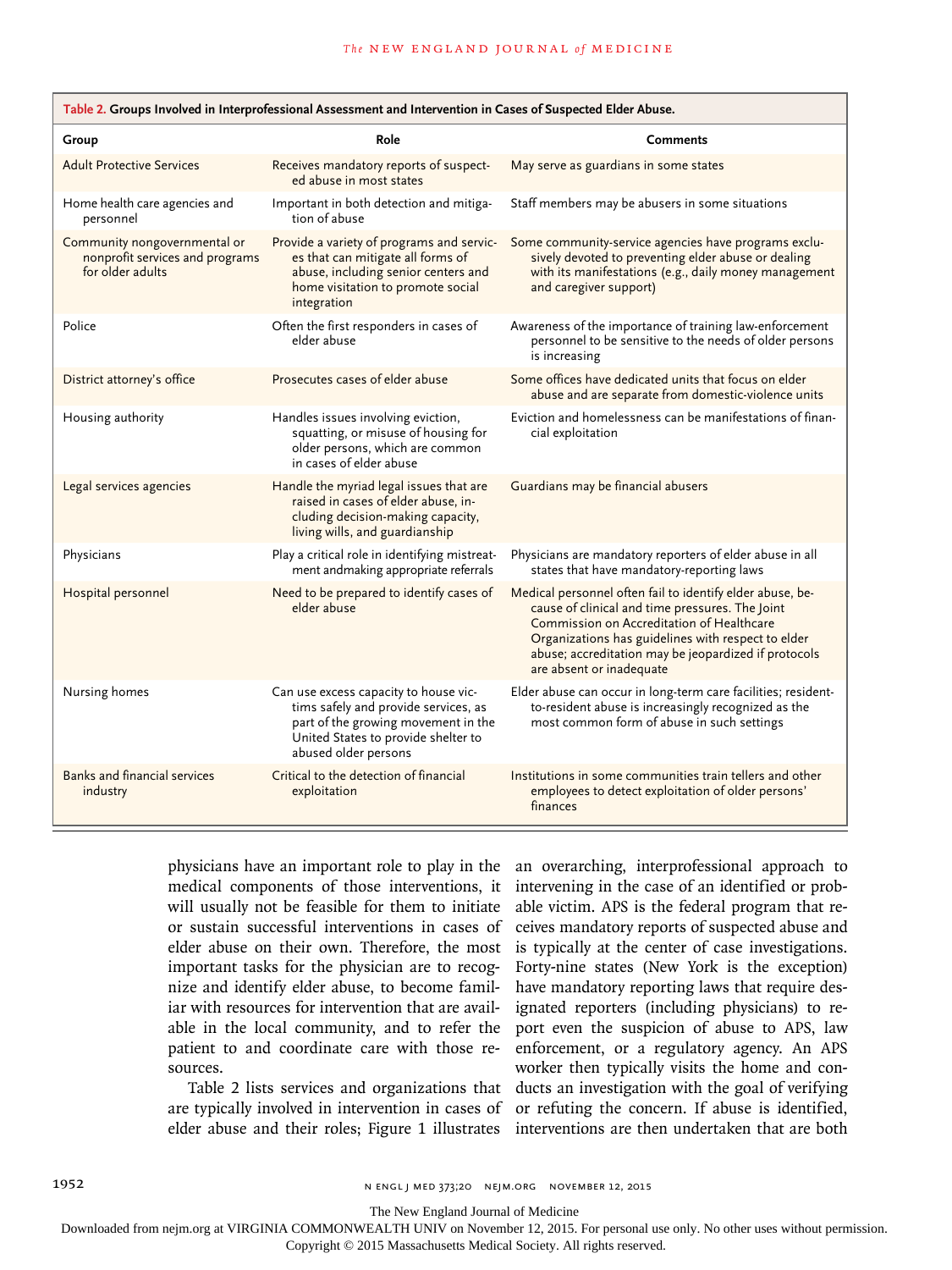

situation and highly dependent on the resources important roles to play in all these circumstancof the local environment and on the resources and dynamics of the family. The physician can serve as a highly useful resource for APS workers as they pursue their investigation.

Different situations require different interventions in cases of abuse. <mark>(Psychiatrically ill</mark>) restoration of the highest level of practical funcabusers may require mandated mental health) tioning, are initiated to relieve the situation in treatment. Persons who abuse an older person as which the abuse occurred. a result of the burdens of caregiving may need respite services or more home health care for an ment from dementia (the most common cause of impaired family member. Elder abuse that is tied incapacity in the older adult population) is so to substance abuse is treated with an entirely high, a critical consideration in all cases of elder

tailored to the circumstances of the victim's different series of interventions. Physicians have es, and abuse need not be definitively proved before targeted geriatric services, such as physical therapy, home health care, mental health services, optimization of treatment for chronic diseases, coordination of care, and attention to

Because the prevalence of cognitive impair-

n engl j med 373;20 nejm.org November 12, 2015 1953

The New England Journal of Medicine

Downloaded from nejm.org at VIRGINIA COMMONWEALTH UNIV on November 12, 2015. For personal use only. No other uses without permission.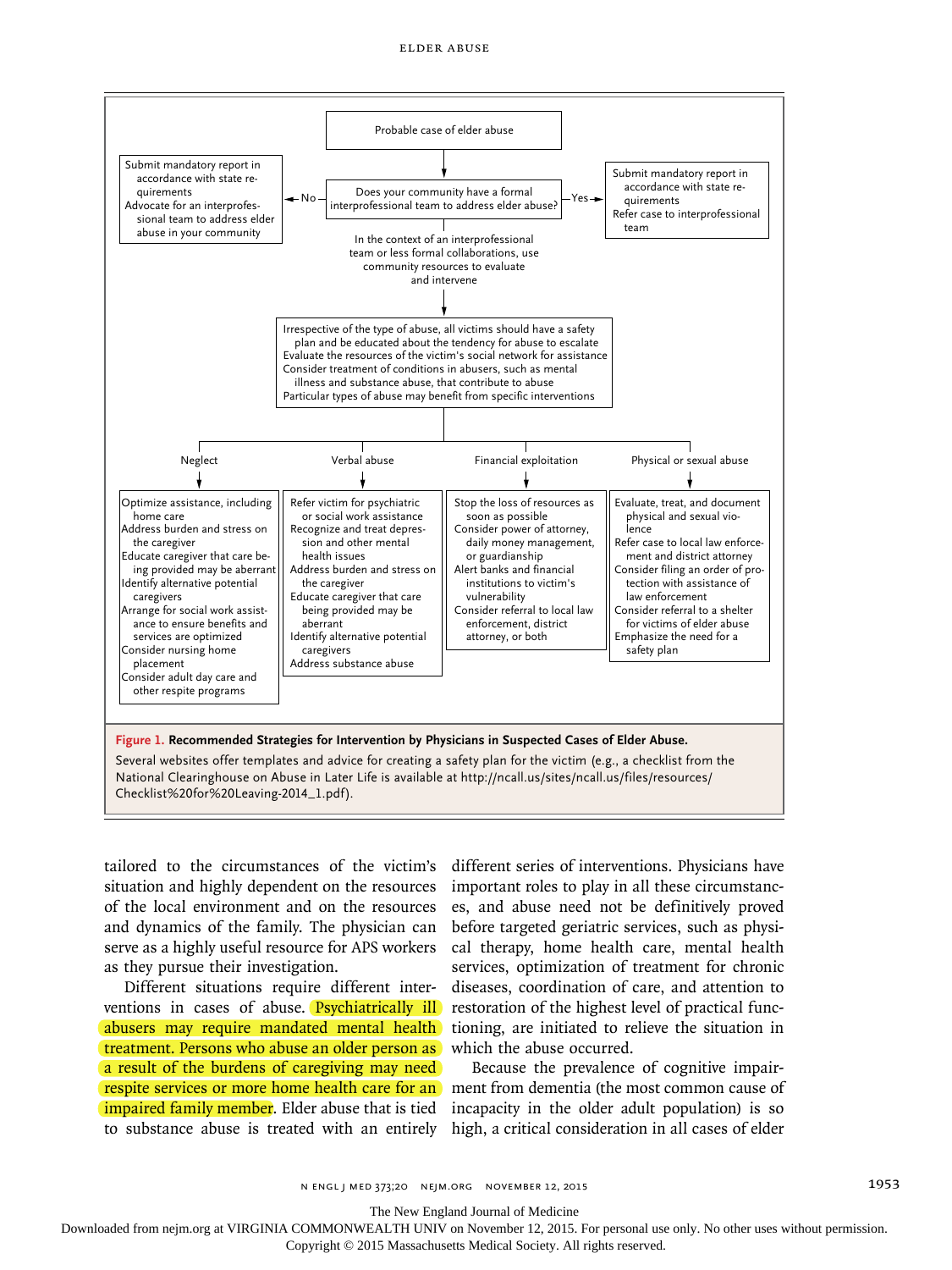abuse is whether the victim has decision-making capacity and is able to accept or refuse intervention. Depending on the degree of impairment, as well as on the state laws governing who can make such determinations, assessment of such capacity typically requires the participation of a psychiatrist or geriatrician, either as part of the APS team or through private referral. Patients who refuse interventions and lack decision-making capacity often need legal interventions, such as the appointment of a guardian. In such a case, the physician's role is to provide evidence from the physical examination and history that support the presence or absence of decision-making capacity and sometimes to participate in guardianship proceedings so as to ensure that the alleged abuser does not become the guardian.

The most promising response to the complex nature of cases of elder abuse has been the development of interprofessional teams. Evidence suggests that interprofessional teams, also referred to as multidisciplinary teams, consisting of physicians, social workers, law-enforcement personnel, attorneys, and other community participants working together in a coordinated fashion, are the best practical approach to assisting victims.<sup>41,42</sup> Led by a coordinator (typically a social worker or nurse), the interprofessional teams meet on a regular basis to discuss difficult cases in the local community and to coordinate an effective response. A plan of action is developed, with individual team members assigned to specific tasks, and a time frame for follow-up is specified (a mock interprofessional team meeting can be viewed at http://nyceac.com/clinical-services/mdts). The data on interprofessional teams suggest that the teams improve efficiency, coordination, and professional support among team members.43

Many physicians do not have the luxury of formal interprofessional teams to respond to elder abuse in their communities, but the presence of several of the necessary agencies (including APS) and professionals creates the potential for forming such a team. Physicians can cultivate these relationships, both to serve victims of elder abuse and as a step toward developing interprofessional teams in their communities. Indeed, one of the most helpful contributions a physician can make with regard to elder abuse is to serve as the catalyst for the formation of an interprofessional team in the local community. Detailed guidance on creating an interprofessional team is available from the National Center on Elder Abuse (http://ncea.aoa.gov/Stop\_Abuse/ Teams/index.aspx#traditional).

#### ELDER ABUSE IN LONG-TERM CARE Facilities

Concern about elder abuse in nursing homes first came to widespread public attention in the 1970s, when facilities were relatively unregulated and had little oversight. The Omnibus Budget Reconciliation Act of 1987, which created a federal framework for the standardized assessment and care of nursing home residents, heightened both awareness and reporting of elder abuse in nursing homes. Although no scientific studies of the prevalence of abuse have been conducted in these settings, the available observational and clinical evidence suggests that mistreatment of residents by staff members occurs with sufficient frequency to be of concern to physicians.44 Studies have pointed to the very high prevalence of mistreatment of nursing home residents by other residents, in the form of physical, verbal, and sexual aggression.2,3,45 Physicians should be alert to this possibility when examining and treating nursing home residents, because clinically significant injuries have been found to result from resident-to-resident aggression.<sup>46</sup>

Whatever the cause of the abuse, physicians may encounter abused patients in nursing homes — when serving either as primary care physicians in the facility or as consultants when patients are transferred to emergency departments or hospitals. Every state has a reporting mechanism whereby the suspicion of abuse in nursing homes (or in other types of long-term care facilities) can be reported and investigated, and physicians should report their concerns accordingly. The National Center on Elder Abuse maintains a website with contact numbers and a directory of ombudsman offices in each state for this purpose at http://ncea.acl.gov/Stop\_Abuse/ Get\_Help/State/index.aspx.

#### Conclusions

Because victims of elder abuse tend to be isolated, their interactions with physicians, which may be intermittent or rare, present critically important opportunities to recognize elder abuse and to intervene or refer the victims to appropriate

The New England Journal of Medicine

Downloaded from nejm.org at VIRGINIA COMMONWEALTH UNIV on November 12, 2015. For personal use only. No other uses without permission.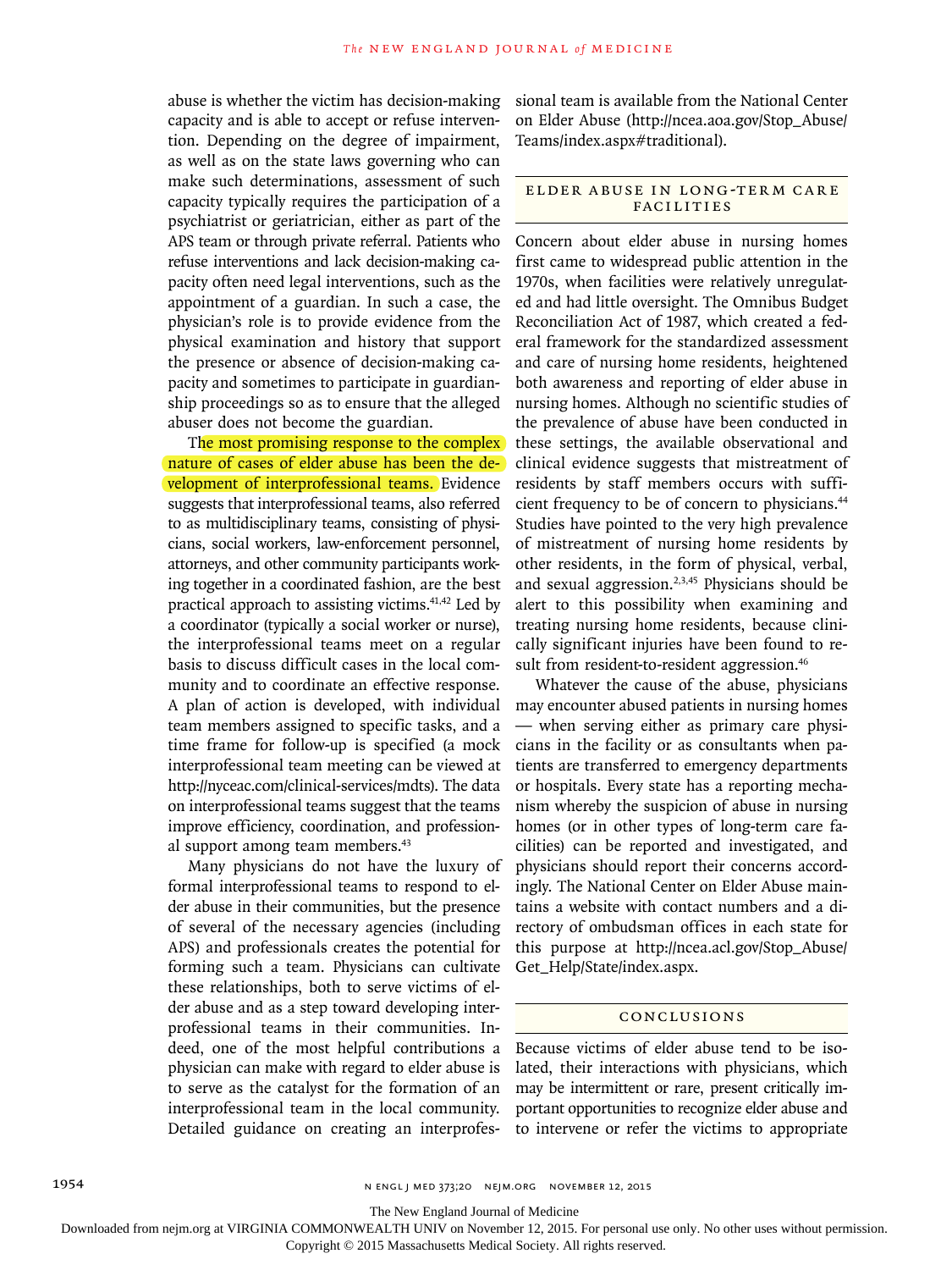providers. Advances in our understanding of the must include connecting with specialists in other many manifestations of elder abuse and the emergence of interprofessional-team approaches also point to an important role for physicians in addressing this major public health problem. Both research and clinical experience suggest that cases of elder abuse can rarely, if ever, be successfully treated by the physician alone. Therefore, the response of the medical professional the full text of this article at NEJM.org.

disciplines, including social work, law enforcement, and protective services, ideally in the context of an interprofessional-team approach.

Dr. Lachs reports having provided expert testimony in cases related to elder abuse. No other potential conflict of interest relevant to this article was reported.

Disclosure forms provided by the authors are available with

#### **References**

**1.** Burston GR. Granny-battering. Br Med J 1975;3:592.

**2.** Pillemer K, Chen EK, Van Haitsma KS, et al. Resident-to-resident aggression in nursing homes: results from a qualitative event reconstruction study. Gerontologist 2012;52:24-33.

**3.** Rosen T, Lachs MS, Bharucha AJ, et al. Resident-to-resident aggression in long-term care facilities: insights from focus groups of nursing home residents and staff. J Am Geriatr Soc 2008;56:1398- 408.

**4.** Blowers AN, Davis B, Shenk D, Kalaw K, Smith M, Jackson K. A multidisciplinary approach to detecting and responding to elder mistreatment: creating a university-community partnership. Am J Crim Justice 2012;37:276-90.

**5.** Navarro AE, Gassoumis ZD, Wilber KH. Holding abusers accountable: an elder abuse forensic center increases criminal prosecution of financial exploitation. Gerontologist 2013;53:303-12.

**6.** Cooper C, Manela M, Katona C, Livingston G. Screening for elder abuse in dementia in the LASER-AD study: prevalence, correlates and validation of instruments. Int J Geriatr Psychiatry 2008;23:283-8.

**7.** De Donder L, Luoma ML, Penhale B, et al. European map of prevalence rates of elder abuse and its impact for future research. Eur J Ageing 2011;8:129-43.

**8.** Johannesen M, LoGiudice D. Elder abuse: a systematic review of risk factors in community-dwelling elders. Age Ageing 2013;42:292-8.

**9.** Ploeg J, Fear J, Hutchison B, MacMillan H, Bolan G. A systematic review of interventions for elder abuse. J Elder Abuse Negl 2009;21:187-210.

**10.** Sooryanarayana R, Choo WY, Hairi NN. A review on the prevalence and measurement of elder abuse in the community. Trauma Violence Abuse 2013;14:316-25. **11.** Lachs MS, Pillemer K. Elder abuse. Lancet 2004;364:1263-72.

**12.** Laumann EO, Leitsch SA, Waite LJ. Elder mistreatment in the United States: prevalence estimates from a nationally representative study. J Gerontol B Psychol Sci Soc Sci 2008;63:S248-54.

**13.** Dyer CB, Connolly MT, McFeeley P. The clinical and medical forensics of elder abuse and neglect. In: Wallace RB, Bonnie RJ, eds. Elder mistreatment: abuse, neglect, and exploitation in an aging America. Washington, DC: National Academies Press, 2003:339-81.

**14.** Wiglesworth A, Austin R, Corona M, et al. Bruising as a marker of physical elder abuse. J Am Geriatr Soc 2009;57:1191- 6.

**15.** Brozowski K, Hall DR. Aging and risk: physical and sexual abuse of elders in Canada. J Interpers Violence 2010;25: 1183-99.

**16.** Burnes D, Pillemer K, Caccamise PL, et al. Prevalence of and risk factors for elder abuse and neglect in the community: a population-based study. J Am Geriatr Soc 2015;63:1906-12.

**17.** Peterson JC, Burnes DP, Caccamise PL, et al. Financial exploitation of older adults: a population-based prevalence study. J Gen Intern Med 2014;29:1615-23. **18.** Acierno R, Hernandez MA, Amstadter AB, et al. Prevalence and correlates of emotional, physical, sexual, and financial abuse and potential neglect in the United States: the National Elder Mistreatment Study. Am J Public Health 2010;100:292-7. **19.** Dong X, Chen R, Simon MA. Elder abuse and dementia: a review of the research and health policy. Health Aff (Millwood) 2014;33:642-9.

**20.** Pillemer K, Finkelhor D. The prevalence of elder abuse: a random sample survey. Gerontologist 1988;28:51-7.

**21.** Brozowski K, Hall DR. Growing old in a risk society: elder abuse in Canada. J Elder Abuse Negl 2005;16:65-81.

**22.** Amstadter AB, Cisler JM, McCauley JL, Hernandez MA, Muzzy W, Acierno R. Do incident and perpetrator characteristics of elder mistreatment differ by gender of the victim? Results from the National Elder Mistreatment Study. J Elder Abuse Negl 2011;23:43-57.

**23.** Giraldo-Rodríguez L, Rosas-Carrasco O. Development and psychometric properties of the Geriatric Mistreatment Scale. Geriatr Gerontol Int 2013;13:466-74.

**24.** Wu L, Chen H, Hu Y, et al. Prevalence and associated factors of elder mistreatment in a rural community in People's Republic of China: a cross-sectional study. PLoS One 2012;7(3):e33857.

**25.** Chokkanathan S, Lee AE. Elder mistreatment in urban India: a community based study. J Elder Abuse Negl 2005;17: 45-61.

**26.** Oh J, Kim HS, Martins D, Kim H. A study of elder abuse in Korea. Int J Nurs Stud 2006;43:203-14.

**27.** Soares J, Barros H, Torres-Gonzales F, et al. Abuse and health among elderly in Europe. Kaunas, Lithuania: Lithuania University of Health Sciences Press, 2010. **28.** O'Keeffe M, Hills A, Doyle M, et al. UK Study of Abuse and Neglect of Older People: prevalence survey report. London: National Centre for Social Research, 2007 (http://www.natcen.ac.uk/media/308684/ p2512-uk-elder-abuse-final-for

-circulation.pdf).

**29.** Murphy K, Waa S, Jaffer H, Sauter A, Chan A. A literature review of findings in physical elder abuse. Can Assoc Radiol J 2013;64:10-4.

**30.** Schofield MJ, Powers JR, Loxton D. Mortality and disability outcomes of selfreported elder abuse: a 12-year prospective investigation. J Am Geriatr Soc 2013; 61:679-85.

**31.** Lachs MS, Williams CS, O'Brien S, Pillemer KA, Charlson ME. The mortality of elder mistreatment. JAMA 1998;280: 428-32.

**32.** Lachs MS, Williams CS, O'Brien S, Pillemer KA. Adult protective service use and nursing home placement. Gerontologist 2002;42:734-9.

**33.** Dong X, Simon MA. Elder abuse as a risk factor for hospitalization in older persons. JAMA Intern Med 2013;173:911-7.

**34.** Dong X, Chen R, Chang ES, Simon M. Elder abuse and psychological well-being: a systematic review and implications for research and policy — a mini review. Gerontology 2013;59:132-42.

**35.** Mouton CP, Rodabough RJ, Rovi SL, Brzyski RG, Katerndahl DA. Psychosocial effects of physical and verbal abuse in postmenopausal women. Ann Fam Med 2010;8:206-13.

**36.** Gibbs L, Mosqueda L. Elder abuse: a medical perspective. Aging Health 2010; 6:739-47.

**37.** Moyer VA. Screening for intimate partner violence and abuse of elderly and vulnerable adults: U.S. Preventive Services

n engl j med 373;20 nejm.org November 12, 2015 1955

The New England Journal of Medicine

Downloaded from nejm.org at VIRGINIA COMMONWEALTH UNIV on November 12, 2015. For personal use only. No other uses without permission.